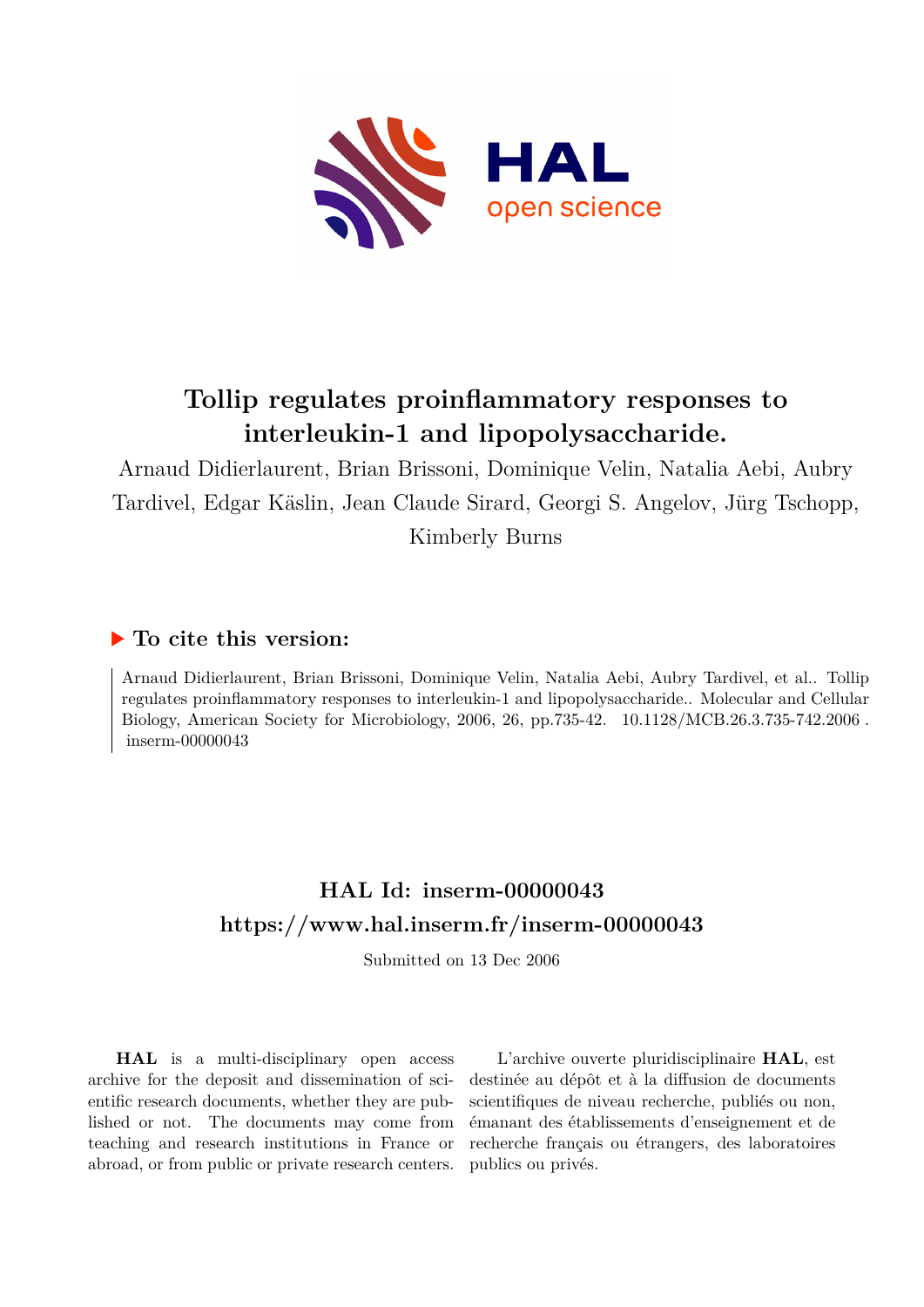# Tollip Regulates Proinflammatory Responses to Interleukin-1 and Lipopolysaccharide

Arnaud Didierlaurent,<sup>1</sup>†‡ Brian Brissoni<sup>1</sup>† Dominique Velin,<sup>2</sup> Natalia Aebi,<sup>1</sup> Aubry Tardivel,<sup>1</sup> Edgar Käslin,<sup>1</sup> Jean Claude Sirard,<sup>3</sup> Georgi Angelov,<sup>4</sup> Jürg Tschopp,<sup>1</sup>† and Kimberly Burns<sup>1</sup>†\*

*Department of Biochemistry, University of Lausanne, BIL Biomedical Research Center, Chemin des Boveresses 155,*

*CH-1066 Epalinges, Switzerland*<sup>1</sup> *; Department of Gastroenterology, CHUV, BH 18-521, Rue du Bugnon 46,*

*CH-1011 Lausanne, Switzerland*<sup>2</sup> *; INSERM, E0364, Institut de Biologie-Institut Pasteur de Lille,*

*1 Rue du Pr Calmette, 59021 Lille, France*<sup>3</sup> *; and Ludwig Institute for Cancer Research,*

*Chemin des Boveresses 155, CH-1066 Epalinges, Switzerland*<sup>4</sup>

Received 21 April 2005/Returned for modification 1 June 2005/Accepted 25 October 2005

**Activation of interleukin-1 (IL-1) receptor (IL-1R), Toll-like receptor 2 (TLR2), and TLR4 triggers NF-B and mitogen-activated protein kinase (MAPK)-dependent signaling, thereby initiating immune responses. Tollip has been implicated as a negative regulator of NF-B signaling triggered by these receptors in in vitro studies. Here, deficient mice were used to determine the physiological contribution of Tollip to immunity. NF-κB, as well as MAPK, signaling appeared normal in Tollip-deficient cells stimulated with IL-1β or the** TLR4 ligand lipopolysaccharide (LPS). Similarly, IL-1β- and TLR-driven activation of dendritic cells and **lymphocytes was indistinguishable from wild-type cells. In contrast, the production of the proinflammatory** cytokines, IL-6 and tumor necrosis factor alpha was significantly reduced after IL-1β and LPS treatment at low **doses but not at lethal doses of LPS. Tollip therefore controls the magnitude of inflammatory cytokine** production in response to  $IL-1\beta$  and  $LPS$ .

Toll-like receptor 2 (TLR2), TLR4, and interleukin-1 (IL-1) receptor type I (IL-1RI) are key components of the innate immune system. Their activation in response to microbial infection and inflammation triggers NF-KB and mitogen-activated protein kinase (MAPK) signaling and culminates in the induction of host defense genes, including the production of numerous cytokines, chemokines, adhesion molecules, and enzymes (e.g., cycloxygenase and nitric oxide synthase). Stimulation through TLRs is essential for the early identification and eradication of infectious microorganisms. However, excessive and prolonged activation of innate immunity is harmful to the host and may even be fatal (17). Signaling must therefore be tightly controlled to ensure a beneficial response with the appropriate magnitude and duration. Multiple mechanisms exist (for recent reviews see references 1 and 18) to halt IL-1RI and TLR signaling pathways, including the activity of several inducible signaling suppressors (i.e., MyD88s and IRAK-M).

Overexpression of Tollip impairs IL-1RI-, TLR2-, and TLR4-triggered NF- $\kappa$ B and JNK signaling pathways (2, 3, 9, 21). Tollip is a small protein containing an internal C2 domain and a C-terminal CUE domain that was identified in a twohybrid screen using the cytoplasmic tail of IL-1R accessory protein (IL-1RAcP) as bait (4). Tollip binds the activated IL-1RI complex, as well as TLR2 and TLR4 complexes (2, 21). Tollip also interacts with IL-1R-associated kinase 1 (IRAK-1)

prior to stimulation and suppresses IRAK-1's kinase activity (4, 21). This has led to the concept that a Tollip-mediated pathway is required to maintain immune cells in a quiescent state in the absence of infection and facilitate the termination of IL-1R- and TLR-induced signaling during inflammation via suppression of IRAK-1's activity (3, 21).

In this regard Tollip resembles the negative regulators MyD88s and IRAK-M, which also bind to IRAK-1 and halt signaling by blocking recruitment of IRAK-4 and thereby the phosphorylation and/or activation of IRAK-1 (4, 7). IRAK-Mnull mice have been generated showing that IRAK-M is important for suppression of IL-1 $\beta$  and various TLR ligands (7). This suggests that Tollip (or MyD88s) does not act interchangeably with IRAK-M but that Tollip may function as a suppressor in a cooperative manner and/or in specific cellular contexts (i.e., specific cell types or under specific conditions of stimulation). Unlike IRAK-M/MyD88s or indeed many other inflammation suppressors (reference 18 and references therein), Tollip is constitutively expressed (4, 11, 12). Its presence in unstimulated cells, together with several newly identified binding partners (discussed below) also suggests the possibility that Tollip's function is of a more multifaceted nature. To examine these possibilities, we generated Tollip-deficient mice by gene-targeting. Here we report the initial characterization of Tollip-deficient cells and mice and, importantly, that Tollip deficiency results in attenuated responses to the proinflammatory cytokines, IL-6 and tumor necrosis factor alpha  $(TNF-\alpha)$ .

#### **MATERIALS AND METHODS**

**Tollip mice generation and screening.** Genomic DNA containing the Tollip gene was isolated from a bacterial artificial chromosome (BAC) clone containing

<sup>\*</sup> Corresponding author. Mailing address: Department of Biochemistry, Ch. des Boveresses 155, CH-1066 Epalinges, Switzerland. Phone: 41 21 692 5738. Fax: 41 21 692 5705. E-mail: KimberlyA.BurnsDiMarco @unil.ch.

<sup>†</sup> A.D., B.B., J.T., and K.B. contributed equally to this study.

<sup>‡</sup> Present address: Kennedy Institute of Rheumatology, Imperial College of London, 1 Aspenlea Rd., London W6 8LH, United Kingdom.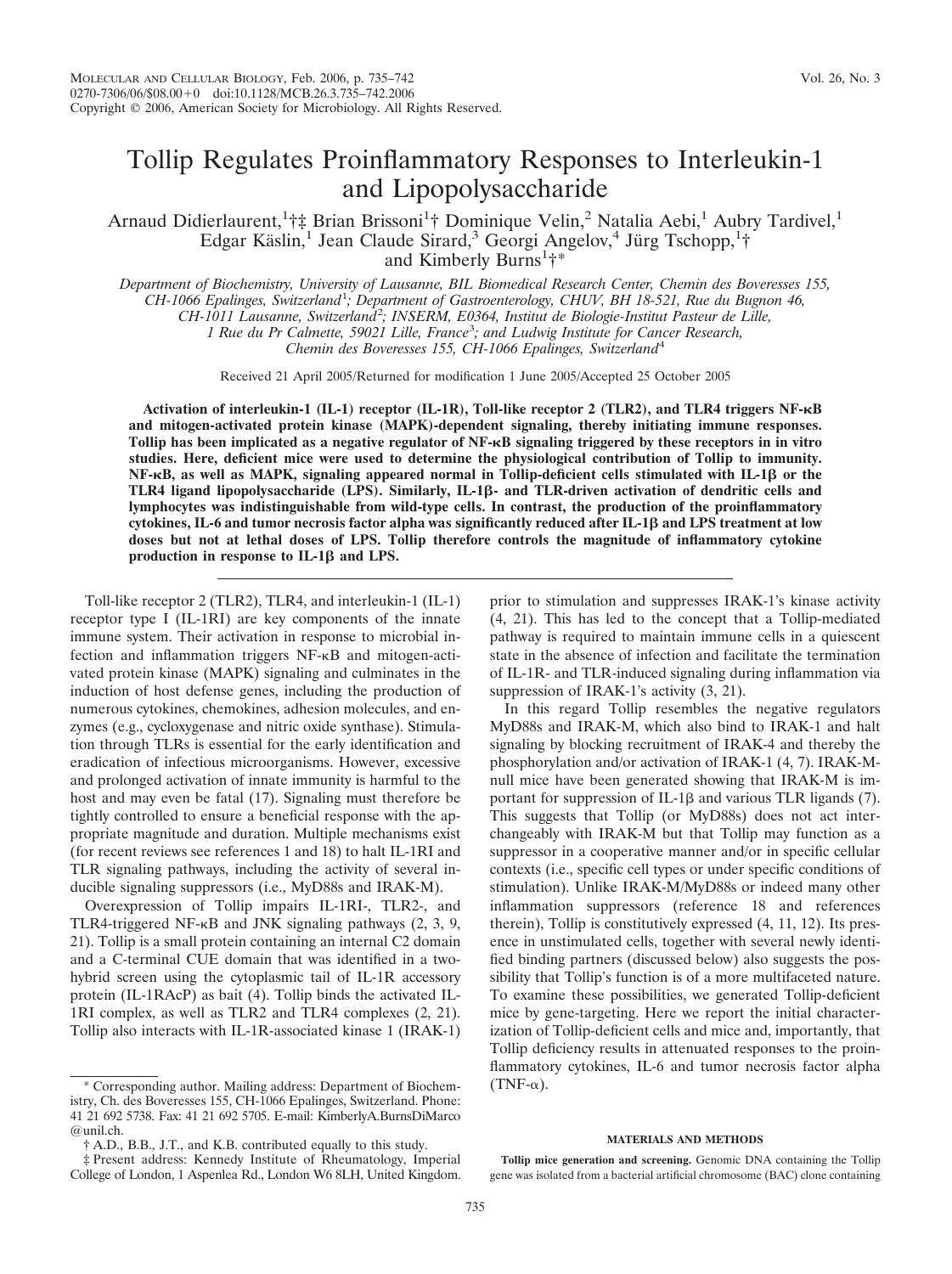129J genomic DNA. The targeting vector was constructed by replacing a 11.5-kb genomic fragment encoding the amino-terminal region of Tollip with a neomycin resistance cassette (neo). The targeting vector was given to Anteq (Switzerland) for the generation of Tollip-deficient mice. Briefly, homologous recombinant G418-resistant embryonic stem cells were verified by Southern blotting, and two different clones were microinjected into blastocytes of SV129 mice. Chimeric mice were mated to obtain heterozygous  $F_1$  progenies, which were intercrossed to obtain Tollip<sup>-/-</sup> mice. The Tollip<sup>-/-</sup> homozygous progenies were then backcrossed four times into C57BL/6, and all experiments were performed on agematched littermates. Tollip<sup> $-/-$ </sup> mice were screened by Western blot analysis with anti-Tollip antibodies or by PCR on genomic DNA with the primers 5-GGAT TTGGGATTCATCAGAGGC-3' and 5'-ACAAGAGTGGGACGGAAACTT C-3' for the Tollip gene and the primer GGAGAGGCTATTCGGCTATG for the neomycin gene. MyD88<sup>-/-</sup> mice were kindly provided by S. Akira (Japan).

**Reagents and antibodies.** Antibodies to mouse Tollip were made by immunizing a rabbit with GST-Tollip fusion protein (Apotech, Switzerland**)**. Antibodies to IκBα and IRAK1 were purchased from Santa Cruz. Phospho-Erk1/2 or tubulin comes from Sigma. Anti-p38, anti-JNK, anti-phospho-I<sub>KB</sub> were purchased from Cell Signaling. Anti-phospho-specific JNK and p38 were obtained from Biosource. Anti-ISG15 antibody was kindly provided by D. Lenschow (St. Louis, Missouri). Murine IL-1 $\beta$ , lipopolysaccharide (LPS; *Escherichia coli* O111:B4 or O55:B5), CpG-ODN (5'-TCGTCGTTTTGTCGTTTTGTCGTT-3), PGN, and poly(I-C) were purchased from Sigma. Murine IL-18, IL-2, and IL-12 come from MBL. Measurements of cytokines or RANTES were performed on serially diluted samples of cell supernatants or sera in triplicate by using enzyme-linked immunosorbent assay (ELISA) kits for murine IL-6, TNF- $\alpha$ , RANTES (R&D Systems), IL-12p40, and IFN- $\gamma$  (BD Pharmingen) according to the manufacturers' instructions. Statistical analysis for cytokine values were performed by using the Student *t* test.

**Primary cell generation and cell culture.** Mouse embryonic fibroblasts (MEF) were prepared from embryonic day 14 (E14) embryos. Briefly, minced embryonic issues were treated with trypsin and then cultured in Dulbecco modified Eagle medium (Gibco) with 10% fetal calf serum (FCS) for 1 to 2 weeks. Bone marrow (BM) macrophages or dendritic cells (DC) were derived from femoral and tibial bone marrow cells. The BM macrophages were cultured for 6 to 7 days in Dulbecco modified Eagle medium supplemented with 20% FCS and 30% supernatant from L929 cells. For BM-derived DC, cells depleted of red blood cells were cultured for 6 days at 10<sup>6</sup>/ml in RPMI 1640 medium (Invitrogen Life Technologies) supplemented with  $10\%$  FCS, 2 mM L-glutamine, 50  $\mu$ M 2-mercaptoethanol, 10 mM HEPES buffer (pH 7.4), 50  $\mu$ g of gentamicin/ml, and granulocyte-macrophage colony-stimulating factor (10). The activation of DC was performed at day 5 of the culture by the addition of 0.25 or 250 ng of LPS/ml for 20 h. Splenic DC were isolated as described in reference 5, and peritoneal macrophages were collected by peritoneal washes of thioglycolate-injected mice. Spleen or thymus cell suspensions were depleted of red blood cells and cultured with indicated stimuli in RPMI supplemented with  $10\%$  FCS, 0.05 mM  $\beta$ -mercaptoethanol, and penicillin-streptomycin (Gibco).

**Western blotting.** Cell extracts were prepared from unstimulated or stimulated MEFs or BM-derived macrophages (BMDM) by lysis on ice with radioimmunoprecipitation assay buffer containing  $250$  mM NaCl<sub>2</sub>,  $20$  mM Tris-HCl (pH 7.4), 0.1% sodium dodecyl sulfate, 1% NP-40, 0.5% deoxycholic acid, and Complete protease inhibitor (Roche). Cell extracts were resolved by sodium dodecyl sulfate-polyacrylamide gel electrophoresis and transferred to nitrocellulose membranes (Amersham). The membranes were immunoblotted with the indicated antibodies, and the bound antibodies were visualized with horseradish peroxidase-conjugated antibodies to rabbit or mouse immunoglobulin G by using the enhanced chemiluminescence Western blotting system (Amersham).

**Fluorescence-activated cell sorting analysis.** The following monoclonal antibodies conjugated to fluorescein isothiocyanate, phycoerythrin, CyChrome, or biotin were used: CD11c (HL3), major histocompatibility complex (MHC) class II (HB11.54.3), B220 (RA3.6B2), CD86 (GL-1), CD40 (3/23), F4/80 (F4/80), all from BD Pharmingen. Biotinylated antibodies were revealed with streptavidin conjugated to CyChrome (BD Pharmingen). For all stainings, Fc receptors were blocked by incubating cells with anti-CD16/32 antibody (2.4G2). Flow cytometry was performed by using FACSCalibur, and the data were analyzed by using CellQuest software.

**Proliferation assay.** For ex vivo functional assays, B cells were purified from the spleen by using anti-B220–biotin and streptavidin-coated MACS beads (Miltenyi Biotech; purity,  $>95\%$ ) and were stimulated in RPMI with 5% serum for 48 h at  $5 \times 10^5$  cells/well. Proliferation was monitored after 48 h stimulation in 96-well plate (10<sup>5</sup> cells/well) by pulsing cells for 6 h with [<sup>3</sup>H]thymidine. For proliferation assays with total splenocytes or thymocytes  $(10^5 \text{ cells per well in a})$ 96-well plate) were treated or not treated with various stimuli as indicated in the



FIG. 1. Generation of Tollip<sup>-/-</sup> mice. (A) Organization of the mouse Tollip gene, targeting vector, and mutated allele. Filled boxes denote exons (1–6). The arrow and asterisks denote the translational initiator ATG and terminator TAA sequences, respectively. (B) Analysis of genomic DNA by PCR using primers spanning the regions indicated in panel A. (C) Western blot analysis of cellular extracts from Tollip<sup>+/+</sup> and Tollip<sup> $-/-$ </sup> MEFs or 293T cells transfected with VSV TollipAN (amino acids 47 to 274) or full-length VSV Tollip using antibodies to Tollip (upper panel) or VSV (middle panel). To confirm equal loading the same blot was reprobed with antitubulin antibodies (lower panel).

figure legends. During the final 18 h, we pulsed cells with 1 mCi of [3H]thymidine. Plates were collected and analyzed for [<sup>3</sup>H]thymidine incorporation by using a Filtermate harvester and Top Count NXT reader (Packard). Radioactive incorporation was counted by scintillation in a  $\beta$ -counter.

**Luciferase assay.** Primary MEFs were cotransfected by using Lipofectamine 2000 (Invitrogen) with 500 ng of a NF-KB-dependent luciferase (pNFKBluc) reporter plasmid from V. Jongeneel (Lausanne, Switzerland) and 20 ng of *Renilla* luciferase transfection efficiency vector (phRLTK; Promega). Cells were stimulated for 6 h with 20 ng of murine IL-1 $\beta$  or 1 mg of LPS/ml prior to lysis in passive lysis buffer (Promega). Luciferase activity was measured in a TD-20/20 luminometer (Turner Designs) by using the dual-luciferase reporter assay system (Promega), according to the manufacturer's directions.

**Real-time PCR analysis.** Total RNA was prepared from MEFs by using TRIzol (Invitrogen) according to the manufacturer's directions. PCR amplification was performed on a MyiQ iCycler (Bio-Rad, Hercules, CA) using 96-well microtiter plates (Bio-Rad). For each sample, the PCR was performed in duplicate with the iQ SYBR Green Supermix (Bio-Rad). Melting curves of the amplified products were performed to identify the amplicon. The primers used were as follows: GAPDH (900 nM, 4 mM MgCl<sub>2</sub>; 5'-GCTAAGCAGTTGGTG GTGCA-3' and 5'-TCACCACCATGGAGAAGGC-3'), IL-6 (200 nM, 3 mM MgCl<sub>2</sub>; 5'-AAGTGCATCATCGTTGTTCATACA-3' and 5'-CAGAATTGCC ATCGTACAACTCTTTTCTCA-3'), and TNF- $\alpha$  (900 nM, 3 mM MgCl<sub>2</sub>; 5'-T GGGAGTAGACAAGGTACAACCC-3 and 5-CATCTTCTCAAAATTCGA GTGACAA-3). Quantification of input cDNA from the unknown samples was performed by including a standard curve. To construct the standard DNA curve, amplicons generated by reverse transcription-PCR (RT-PCR) using the primers described above were purified on silica columns (QiAquick PCR Purification; QIAGEN) and cloned into pGEM-Teasy (Promega, Madison, WI). DNA plasmid concentrations were measured by optical density spectrophotometry, and the corresponding copy numbers were calculated by using the equation  $1 \mu$ g of 1,000 bp DNA =  $9.1 \times 10^{11}$  molecules. Serial 10-fold dilutions of plasmids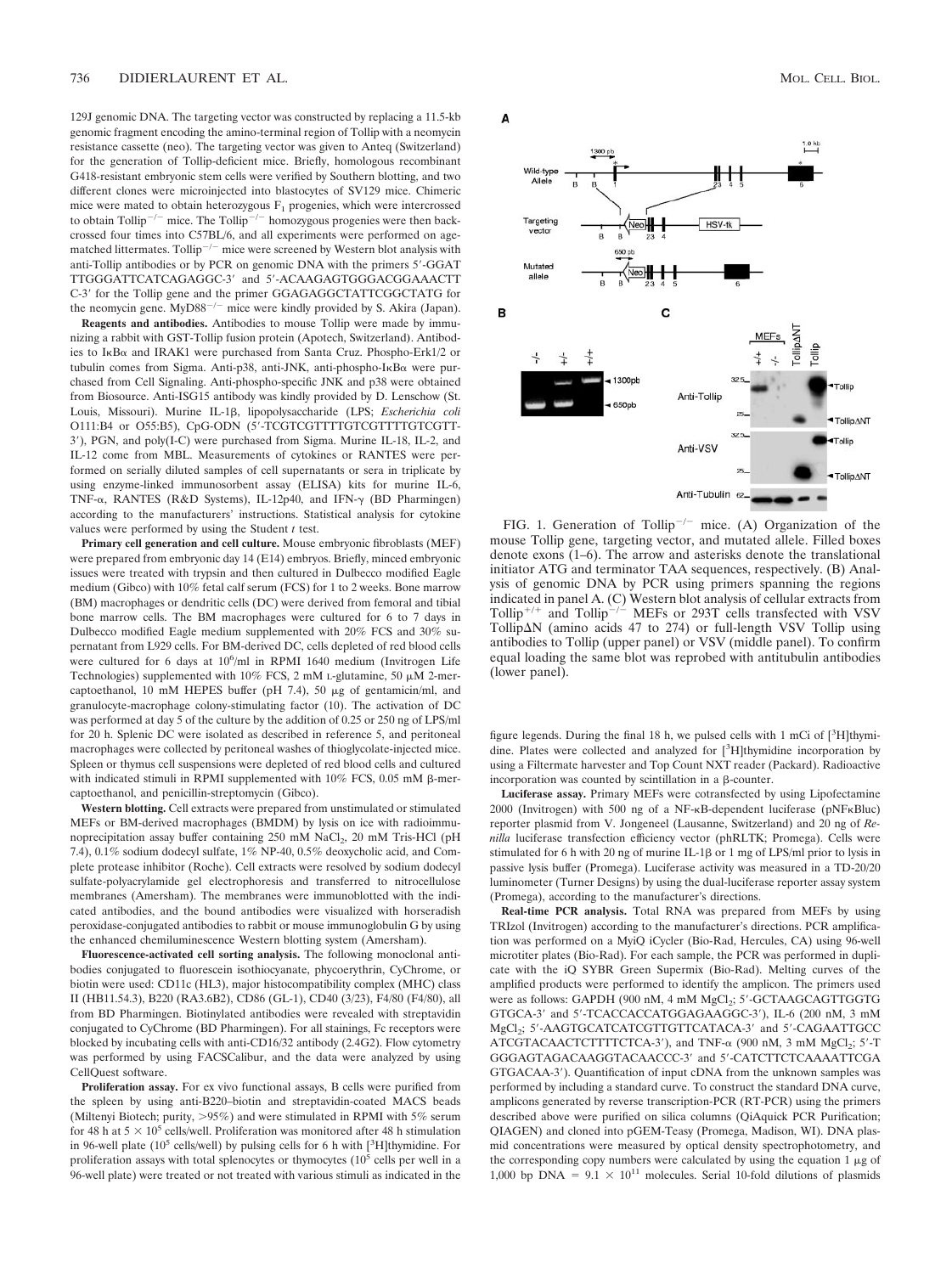

FIG. 2. Analysis of IL-1 $\beta$ -, LPS-, and PGN-triggered signaling cascades. (A) MEFs (A) or bone marrow-derived macrophages (B) from wild-type  $(+)+$  and Tollip-deficient  $(-/-)$  mice were stimulated with LPS (1  $\mu$ g/ml), PGN (10  $\mu$ g/ml), or IL-1 $\beta$  (50 ng/ml) for the indicated times. Cell lysates were prepared and immunoblotted with various antibodies as indicated. Shown are representative experiments, repeated at least three times with similar results. (C) Peritoneal macrophages from wild-type  $(+/+)$  and Tollip-deficient  $(-/-)$  mice were stimulated with LPS at the indicated concentrations. Cell lysates were prepared and immunoblotted with the indicated antibodies. (D) MEFs were transfected with 500 ng of a pLuc (a NF-<sub>K</sub>B-dependent reporter plasmid) and 20 ng of phRLTK (*Renilla* luciferase). The cells were stimulated for 6 h with IL-1 $\beta$  (20 ng/ml), LPS (1  $\mu$ g/ml), or TNF- $\alpha$  (100 ng/ml) and lysed, and the luciferase activities determined by using the dual-luciferase reporter assay system. Values shown are from data obtained in two transfection experiments. NT, nontreated.

ranging from  $10<sup>7</sup>$  to  $10<sup>2</sup>$  DNA copies were used as a standard curve in each PCR run. To minimize interassay variability, all samples analyzed from a single experiment were performed in the same 96-well microtiter plate. The results are expressed as ratios between mRNA copy numbers of IL-6 or TNF- $\alpha$  and mRNA copy numbers of the housekeeping gene GAPDH.

## **RESULTS**

**Targeted disruption of Tollip.** Tollip-deficient mice were generated with a targeting vector constructed by replacing exon 1 (containing the start codon) with a neomycin resistance cassette (Fig. 1A). Two independent and correctly targeted embryonic stem cell clones were used to generate  $Tollip^{-/-}$ mice. These heterozygotes were intercrossed to produce Tollip<sup> $-/-$ </sup> progeny, as confirmed by Southern blotting (data not shown) or PCR (Fig. 1B). Homozygous mutant mice were born at the expected Mendelian ratio, and mice derived from both embryonic stem cell lines had identical phenotypes. Mice lacking Tollip were healthy and fertile. Western blot analysis with a specific polyclonal antibody to Tollip demonstrated that neither intact nor truncated Tollip proteins were present in

Tollip<sup> $-/-$ </sup> fibroblasts, peripheral blood leukocytes, splenocytes, and thymocytes (Fig. 1C and data not shown), confirming the null nature of the mutation.

**Normal IB degradation and phosphorylation of MAPK by IL-1R, TLR-2, and TLR-4 in Tollip<sup>** $-/-$ **</sup> cells.** To facilitate characterization of signaling cascades potentially modulated by Tollip, BMDM, or MEFs were isolated from Tollip<sup>-/-</sup> and wild-type mice. The NF-KB signaling pathway downstream of IL-1RI, TLR2, or TLR4 was initially examined by looking at whether  $I \kappa B\alpha$  was phosphorylated and then degraded after stimulation. Western blot analysis revealed no consistent differences either in transient phosphorylation of  $I \kappa B\alpha$  or overall levels of  $I \kappa B\alpha$  in MEFs treated with IL-1 $\beta$ , in BMDM treated with LPS or PGN, or in peritoneal macrophages treated with LPS (Fig. 2A, B, and C). Similarly, IL-1 $\beta$ - and LPS-induced activation of an NF-KB-dependent luciferase reporter was indistinguishable in Tollip<sup>-/-</sup> and Tollip<sup>+/+</sup> MEFs (Fig. 2D), suggesting that Tollip is dispensable for IL-1 $\beta$ -, LPS-, and PGN-induced activation of NF-<sub>K</sub>B. Further, the findings that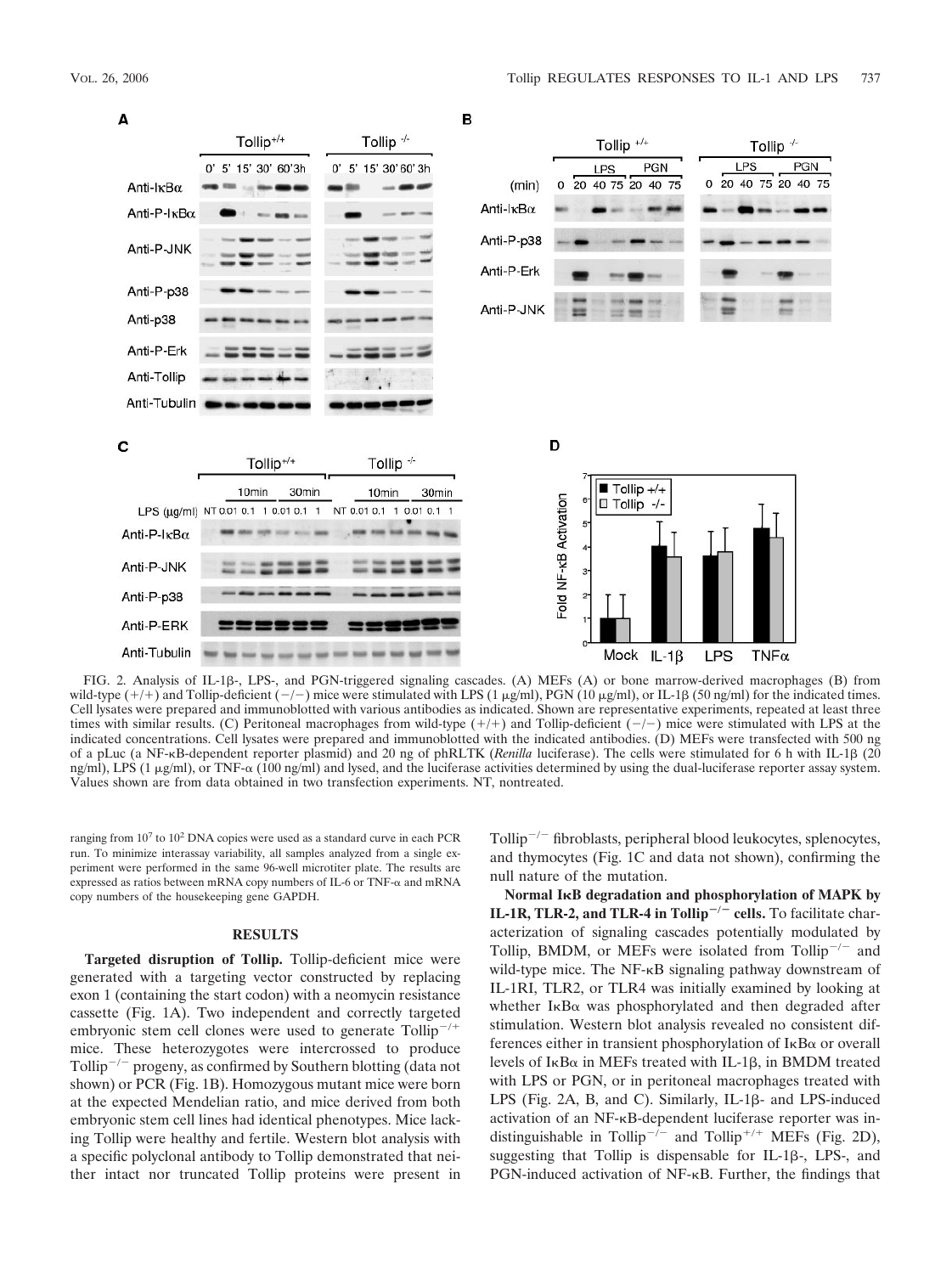

FIG. 3. IRAK degradation occurs normally in Tollip<sup>-/-</sup> cells. (A) Tollip-deficient  $(-/-)$  or wild-type  $(+/+)$  MEFs were stimulated with IL-1 $\beta$  (20 ng/ml) for the indicated times. Cell lysates were prepared and immunoblotted with anti-IRAK-1 or anti-I $\kappa$ B $\alpha$  antibodies. (B) Tollip-deficient  $(-/-)$ , wild-type  $(+/+)$ , or MyD88-deficient  $(-/-)$  MEFs were stimulated with the indicated concentrations of  $IL-1\beta$  for 15 min. Cell lysates were prepared and immunoblotted with various antibodies as indicated. As a loading control in these experiments, the same membrane was reprobed with antibodies against tubulin. NT, not treated.

the levels of  $I \kappa B\alpha$ , an NF- $\kappa B$ -inducible gene, returned to basal levels after 60 min of stimulation suggest that Tollip is also dispensable for switching off of NF- $\kappa$ B-dependent gene transcription. To access Tollip's ability to regulate various MAPK signaling pathways phosphorylation of c-Jun N-terminal kinase (JNK), p38 or extracellular signal-regulated kinase (ERK) was monitored by Western analysis with phospho-specific antibodies to the respective kinases. After stimulation of MEFs, peritoneal macrophages, or BMDM with IL-1 $\beta$ , LPS, or PGN, again no significant differences between  $Tollip^{-/-}$  and Tollip<sup> $+/+$ </sup> mice were detectable in the phosphorylation of these MAPKs (Fig. 2A, B, and C). Even at low doses of LPS (Fig. 2C), where defects in signaling are detected in IRAK-1-deficient mice (16), signaling appeared to be normal in the absence of Tollip. Thus, Tollip also appears not to be crucial for regulation of IL-1 $\beta$ -, LPS-, and PGN-induced phosphorylation of JNK, p38, and ERK1/2.

**IRAK is degraded in Tollip<sup>-/-</sup> cells.** Tollip binds IRAK-1 in unstimulated cells and is recruited with similar kinetics to the IL-1RI complex (3). The Tollip–IRAK-1 interaction also suppresses the kinase activity of IRAK-1 (21), suggesting that Tollip may be important for recruitment of IRAK-1 to the receptor complex while maintaining IRAK in an "off state." The kinase activity of IRAK-1, which is rapidly activated after recruitment to a receptor complex, drives its hyperphosphorylation, release from Tollip, MyD88, and an interaction with TRAF6 (8). Hyperphosphorylation of IRAK-1 also tags it for ubiquitination and proteasome-dependent degradation (20). Therefore, if Tollip were crucial for suppression of IRAK-1's kinase activity, the cellular levels of IRAK-1 and/or its ability to be degraded would predictably be affected. Comparable levels of IRAK-1 were detected in unstimulated wild-type and deficient cells (Fig. 3A) by Western blot analysis. Also, IRAK-1 was degraded with similar efficiency and kinetics in both cell types after stimulation with IL-1 $\beta$  (Fig. 3A). Further, even at suboptimal concentrations of IL-1 $\beta$  (i.e., where degradation of I $\kappa$ B $\alpha$  is not yet complete at 15 min), degradation of IRAK occurred in both  $+/+$  and  $-/-$  cells. As a control, under the same conditions the degradation of IRAK was not detected in MyD88-deficient MEFs (Fig. 3B). In conclusion, these experiments indicate that the Tollip–IRAK-1 interaction is not essential for recruitment to the IL-1RI complex nor for the activation and/or degradation of IRAK. That Tollip is phosphorylated by IRAK-1 (21) suggests the contrary: that IRAK-1 has a role in regulating Tollip's activity.

Activation of DC and lymphocytes are normal in Tollip<sup>-/-</sup> **mice.** IL-1RI and TLRs are known to induce the activation and proliferation of immune cells such as lymphocytes and antigen presenting cells. Since deregulated signaling may affect the cellular composition of immune organs, the cellular composition of the thymus, spleen, lymph nodes, and bone marrow was evaluated and found to be comparable between  $Tollip^{-/-}$  and Tollip<sup>+/+</sup> mice (data not shown). TLR-induced DC activation is essential for the priming of antigen-specific T cells. We therefore assessed whether the lack of Tollip would influence DC activation by monitoring the upregulation of costimulatory molecules at their surface after TLR engagement in vivo. As shown in Fig. 4A, CD86 and CD40 levels were similarly increased on  $CD11c<sup>+</sup>$  splenic DC after LPS stimulation in the presence or absence of Tollip. Similar results were obtained after stimulation with other TLR ligands, including polyinosinic-poly(C) [poly(I-C)], CpG, flagellin, TLR3, TLR9, and TLR5 agonists (data not shown). TLR signaling also induces the proliferation of splenocytes, in particular B lymphocytes. Proliferation triggered by TLR2, TLR4, and TLR9 agonists was comparable in Tollip<sup>-/-</sup> and Tollip<sup>+/+</sup> splenocytes (Fig. 4B and data not shown). In contrast to MyD88, Tollip deficiency did not affect TLR-mediated activation (MHC II upregulation) of isolated naive B cells (Fig. 4C). Since Tollip also interacts with the cytoplasmic tail of IL-18R in coexpression experiments, the ability of splenocytes to proliferate and to produce IFN- $\gamma$  in response to stimulation with IL-18 was monitored. Although the response was completely abrogated in MyD88<sup>-/-</sup> cells, no significant difference in IFN- $\gamma$  production (Fig. 4D) or proliferation (data not shown) was seen between Tollip<sup>-/-</sup> and Tollip<sup>+/+</sup> cells. IL-1 $\beta$  is known to be a costimulant for T-cell proliferation. Both wild-type and  $T$ ollip<sup>-/-</sup> thymocytes showed similar enhanced proliferation when cultured with concanavalin A or IL-2 in the presence of IL-1 $\beta$  (Fig. 4E). In summary, TLR- and IL-1 $\beta$ -dependent activation of dendritic cells and lymphocytes appears independent of Tollip.

IL-6 and TNF- $\alpha$  production is decreased in Tollip-deficient **mice after IL-1β or LPS stimulation.** To determine the in vivo contribution of Tollip, we then focused on the early phase of immune responses to inflammatory signals. For this purpose, proinflammatory cytokine production (i.e., IL-6 and TNF- $\alpha$ ) was measured in the sera of mice after intravenous (i.v.) injection IL-1 $\beta$  or LPS. Strikingly, Tollip<sup>-/-</sup> mice produced significantly less IL-6 than their wild-type littermates after i.v. injec-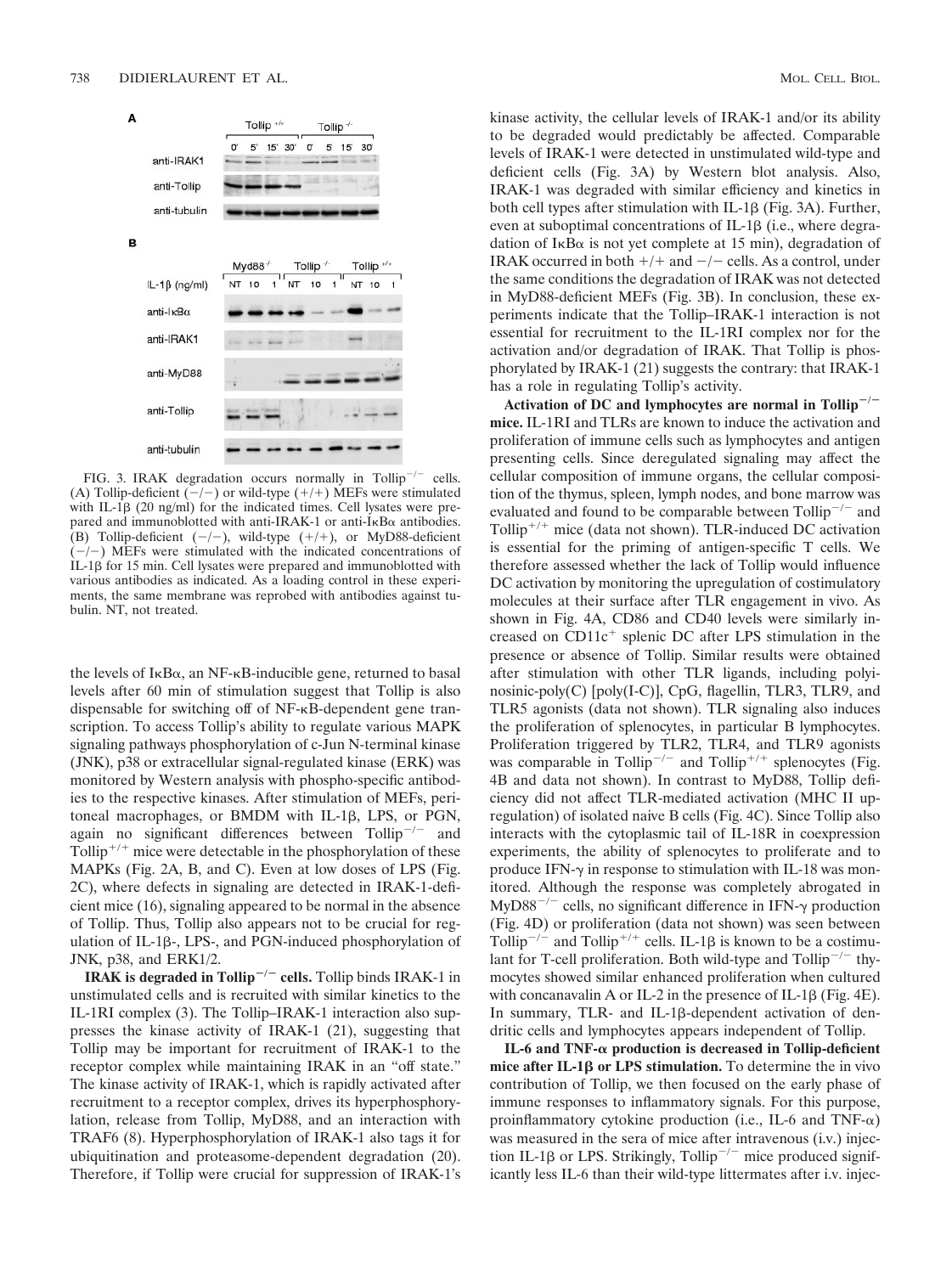

FIG. 4. TLR- and IL-1β-dependent activation of immune cells is not impaired in the absence of Tollip. (A) Mice were injected intravenously with 1 µg of LPS, and 6 h later splenic DCs were analyzed by flow cytometry for the indicated activation markers. Histograms represent data for  $F4/80^{-/10W}$  CD11c<sup>+</sup> gated cells. (B) Splenocytes were incubated with LPS at the indicated concentrations, and proliferation was monitored 48 h later by pulsing the cells overnight with [3H]thymidine. (C) Splenic B cells were isolated by using B220<sup>+</sup> MACS beads and incubated with 5  $\mu$ g of LPS/ml or 10 g of CpG/ml for 48 h. Surface expression of MHC II was then monitored by flow cytometry. (D) Splenocytes were plated in triplicate in medium containing 10 ng of IL-12/ml, 20 ng of IL-18/ml, or both. The production of IFN- $\gamma$  in the supernatant was measured by ELISA 72 h later. (E) Thymocytes were incubated in medium containing 20 U of IL-2/ml, 10 ng of IL-1 $\beta$ /ml, and 2.5 µg of ConA/ml as indicated for 3 days. The cell proliferation was measured by pulsing the cells overnight with [3H]thymidine. The data are averages of quadruplicates and are representative of three independent experiments.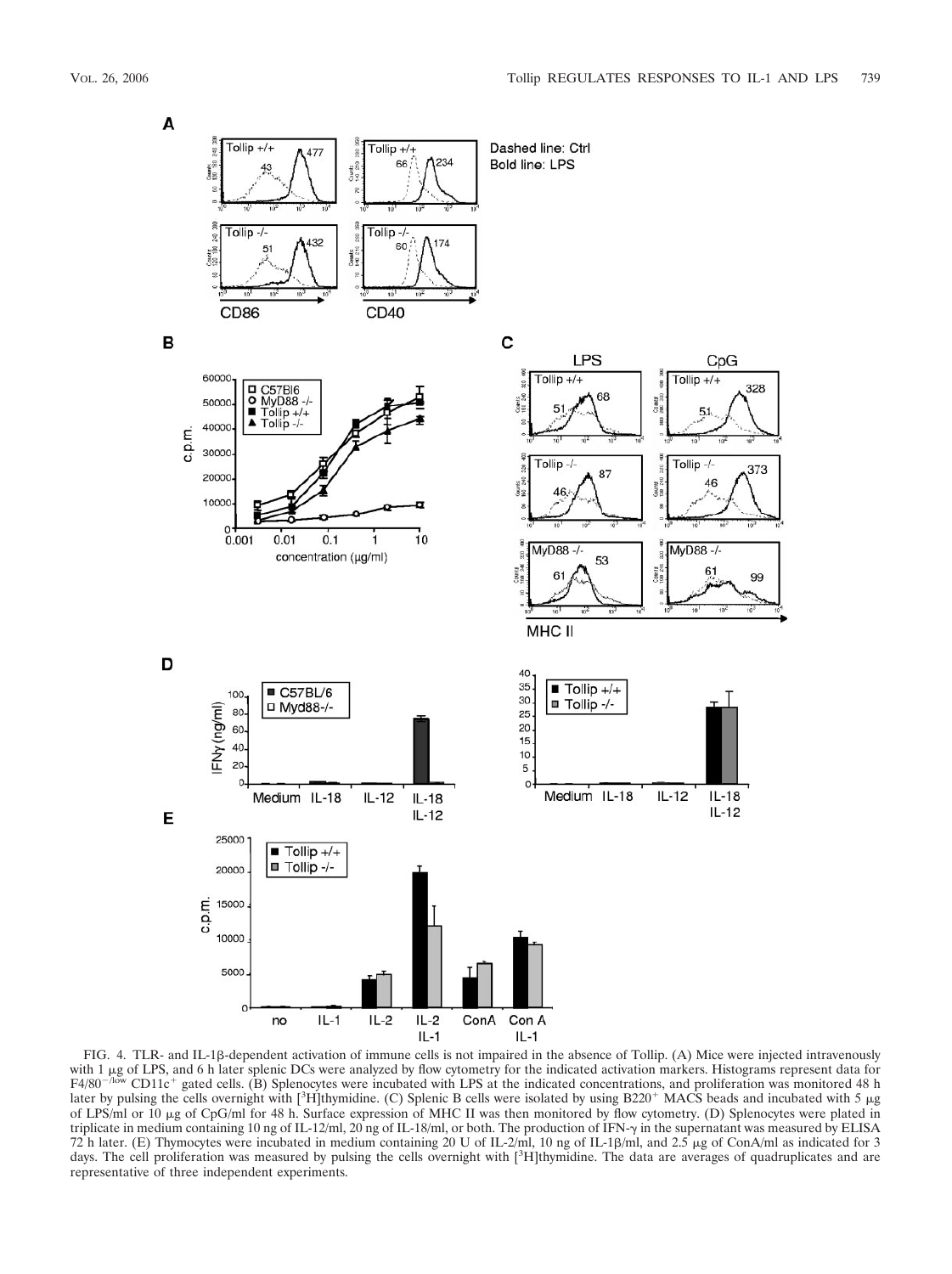

FIG. 5. Tollip-deficient mice produce less IL-6 and TNF- $\alpha$  mRNA and protein upon LPS and IL-1 $\beta$  stimulation. (A) Tollip<sup>-/-</sup> or wild-type mice were injected intravenously with 1  $\mu$ g of IL-1 $\beta$  (five mice/group) or 1  $\mu$ g of LPS (three mice/group), and the production of IL-6 in the serum was measured at 2 h by ELISA. (B) BMDM were treated with 100 ng of IFN- $\gamma$ /ml and stimulated with the indicated concentrations of IL-1 $\beta$ , and the production of IL-6 in the supernatant was measured by ELISA 24 h later. (C) BMDM or BMDC were stimulated with the indicated concentrations of LPS, and the production of IL-6 and TNF- $\alpha$  in the supernatant was measured by ELISA 24 h later. The experiments in panels B and C were repeated at least twice in triplicates with similar results. Significant differences are indicated by an asterisks  $(*, P < 0.04)$ . (D) Tollip-deficient  $(-/-)$  or wild-type mice  $(+/+)$  were injected intraperitoneally with a lethal dose of LPS (*E. coli* O111:B4) at a dose of 40 mg/kg (body weight) to induce septic shock. The serum concentrations of IL-6, TNF- $\alpha$ , and IL-12p40 for all mice/group ( $n = 9$ ) were measured by ELISA 3 h after injection, and the data shown are averages for each group. Animals were then monitored every 12 h for moribund state and then sacrificed. (E) Peritoneal macrophages or DC were stimulated with 10 or 100  $\mu$ g of poly(I-C)/ml, and the production of IL-6, TNF- $\alpha$ , and RANTES in the supernatant was measured by ELISA 24 h later. DC from wild-type  $(+)+$  and Tollip-deficient  $(-/-)$  mice were stimulated with LPS (1  $\mu$ g/ml) or poly(I-C) (100  $\mu$ g/ml) for 24 h. Cell lysates were prepared and immunoblotted as indicated. (F) Wild-type and Tollip<sup>-/-</sup> MEFs were stimulated with IL-1 $\beta$  (5 ng/ml) or LPS (100 ng/ml) for the indicated times, and the IL-6 or TNF- $\alpha$  mRNA levels were determined by quantitative real-time RT-PCR analysis. ❋, not detected.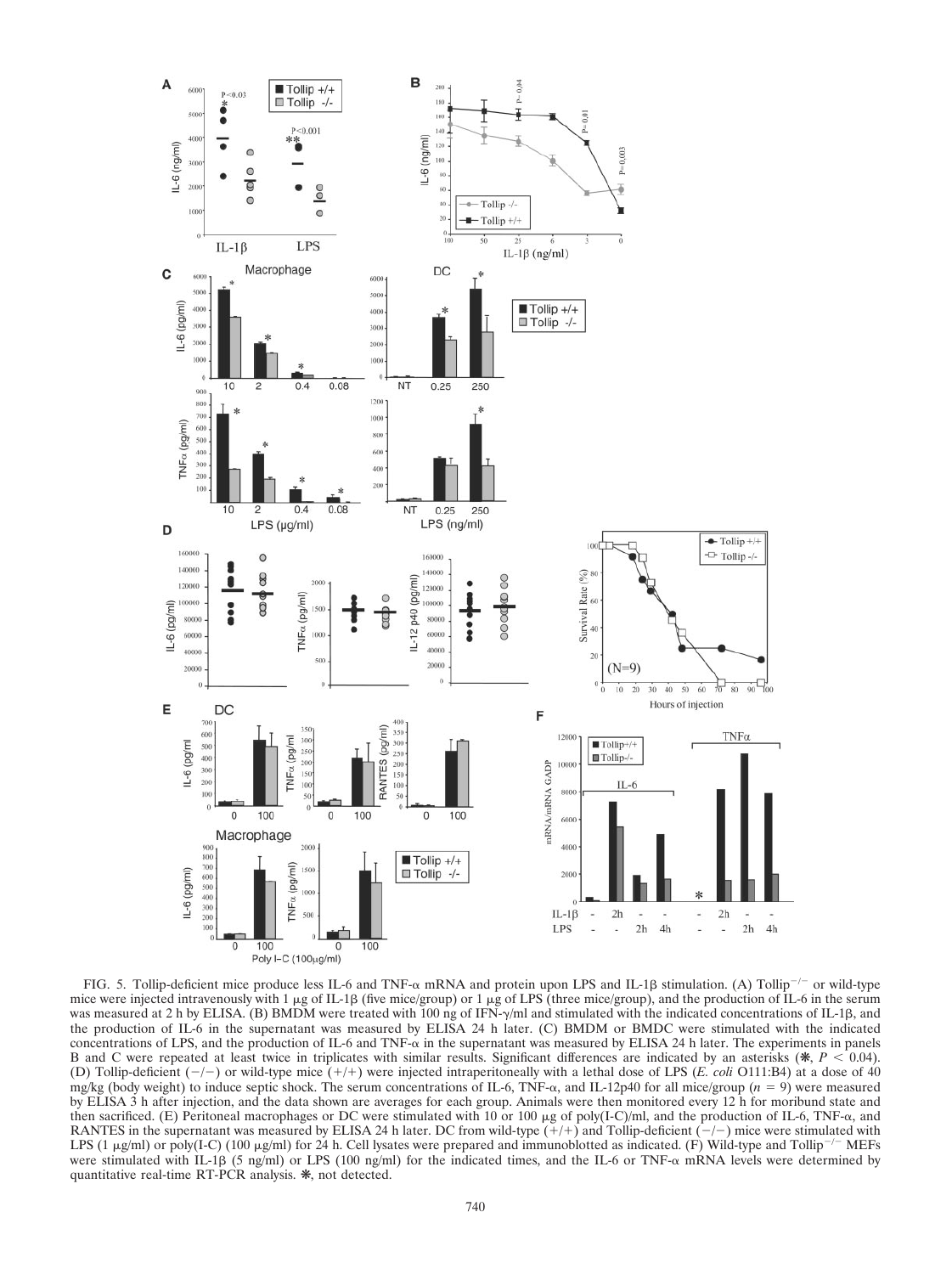tion of IL-1 $\beta$  (1  $\mu$ g) or LPS (1  $\mu$ g) (Fig. 5A). Similarly macrophages stimulated with IL-1 $\beta$  secreted less IL-6 than wild-type macrophages (Fig. 5B). This effect was more pronounced when cells were stimulated with low doses of IL-1 $\beta$ . Likewise, IL-6 and TNF- $\alpha$  production was attenuated in Tollip-deficient macrophages and BM DC stimulated with LPS (Fig. 5C). However, after administration of a lethal dose of LPS (40 mg/kg), the production of IL-6, TNF- $\alpha$ , as well as IL-12p40 was similar in wild-type and deficient mice (Fig. 5E), indicating that Tollip is not required at high ligand concentrations for cytokine production. Correspondingly, no differences in susceptibility to LPS-induced septic shock were detected: Tollip-deficient mice died as rapidly as their wild-type littermates.

IL-1RI or TLRs (i.e., TLR2, -5, and -9) signaling requires the adapter protein MyD88, whereas the stimulation of TLR4 facilitates the activation of two pathways: one dependent on MyD88 leading to the production of inflammatory cytokines and a second dependent on TRIF leading to the production of IFN- $\beta$  and the expression of IFN-inducible genes (1). To determine whether Tollip also has a role in modulation of MyD88-independent pathways, wild-type and deficient cells were stimulated with poly(I-C), thereby activating TLR3 signaling and a TRIF-dependent, MyD88-independent pathway. As shown in Fig. 5E, IL-6 or TNF- $\alpha$  production was similar in wild-type and Tollip-deficient peritoneal macrophages or BMDC treated with poly(I-C), suggesting that Tollip is more fundamental to MyD88-dependent pathways. Further no differences in the production of the IFN-inducible genes RAN-TES or the IFN-inducible gene ISG15 were detected after poly(I-C) or LPS stimulation in Tollip-deficient mice (Fig. 4E and data not shown). Therefore, Tollip appears to control the magnitude of inflammatory cytokine production in response to IL-1RI and TLR pathways dependent on MyD88.

To determine whether reduced cytokine production is due to a defect at the transcriptional level, the amount of IL-6 and TNF- $\alpha$  message was measured by RT and quantitative PCR (RT-PCR). After stimulation with IL-1 $\beta$  or LPS, MEFs from Tollip-deficient animals produced significantly less IL-6 and TNF- $\alpha$  mRNA than wild-type cells (Fig. 5F). Tollip deficiency therefore results in attenuated immune responses to  $IL-1\beta$  and LPS, which are likely the result of impaired induction of IL-6 and TNF- $\alpha$  at the mRNA level.

## **DISCUSSION**

In summary, Tollip regulates the magnitude and kinetics of IL-6 and TNF- $\alpha$  production upon stimulation with IL-1 $\beta$  and low doses or physiological doses of LPS. We did not observe any effect of Tollip deficiency in response to lethal doses of LPS, suggesting that Tollip acts in "fine tuning" or coordinating optimal signaling through IL-1RI and TLR4. In this way, Tollip resembles a scaffolding protein that is required for optimal responses. As such, high concentrations of Tollip may titrate out critical signaling proteins in IL-1R and TLR4 pathways, thereby blocking signaling. This would accommodate the apparently conflicting observations (i.e., repressor versus activator) and predicts that the cellular concentration of Tollip may be crucial for its capacity to regulate signaling. Further it could explain why overexpression or upregulation of Tollip in

intestinal epithelial cells correlates with a hyporesponsive state, after a second challenge with a TLR ligand (12).

Quantitative PCR suggests that Tollip deficiency affects IL-6 and TNF- $\alpha$  production at the transcriptional level. NF- $\kappa$ B, JNK, and p38 signaling cascades are crucial both for the transcription and translation of IL-6 and TNF- $\alpha$  (1). However, surprisingly, activation of NF-<sub>K</sub>B, JNK, and p38 signaling appeared to be normal in Tollip<sup> $-/-$ </sup> cells. This could easily be explained if Tollip deficiency resulted in subtle defects in the activation of the membrane proximal signaling complex (Tollip is rapidly and transiently recruited to this complex) and thereby ultimately in downstream activation of these signaling cascades. Interestingly, IRAK-1-deficient macrophages have a similar phenotype in that TNF- $\alpha$  secretion is only impaired upon low doses of LPS (16). The Tollip–IRAK-1 interaction may thus be important for optimal responses to these stimuli.

Although we cannot exclude that Tollip does not contribute entirely or partly to the initial activation of  $NF-\kappa B$ , JNK, and p38 signaling, it is also possible that Tollip modulates signaling via alternative means. Several recent observations suggest that Tollip may participate in the recognition and trafficking of ubiquitinated proteins within endocytic/biosynthetic pathways. Tollip partially localizes to late endosomes or lysosomes (B. Brissoni, L. Agostini, M. Kropf, H. Everett, N. Aebi, V. Swoboda, S. Janssens, E. Meylan, F. Martinen, M. Felderbaum-Corti, H. Hirling, J. Gruenberg, J. Tschopp, and K. Burns, submitted for publication), binds Tom1 and Tom1L1 (molecules likely to have a role in endocytic trafficking of proteins to the lysosome) (6, 13, 19), interacts with phosphatidylinositol-3-phosphate [PtdIns(3)P] and phosphatidylinositol-3,4,5-phosphate (phospholipids abundant on endocytic vesicles) (9), and binds ubiquitin, an internalization and sorting tag on cargo proteins of the endocytic or biosynthetic pathways (14).

Endosomes, via associated proteins, can function as platforms for the formation and activation of specific signaling complexes (15). Interestingly, overexpression of a Tollip mutant, which does not bind PtdIns(3)P and is presumably not endosomally localized, does not block LPS signaling (9). Several TLRs are known to be endosomally localized (reviewed in reference 1). We have recently shown that IL-1RI traffics via the late endosome to lysosomes for degradation (Brissoni et al., submitted). It thus conceivable that Tollip acts in the recruitment of a signalosome at the late endosome that is required for optimal responses to IL-1 $\beta$ , LPS, and other TIR ligands that signal via MyD88-dependent pathways. Future studies are now required to address the precise molecular mechanisms by which Tollip modulates cytokine production and/or secretion. Given that the physiological concentrations of IL-1 $\beta$  or LPS at the sites of infection/inflammation most likely do not exceed the low nanomolar range, Tollip is undoubtedly an important mediator of these responses.

### **ACKNOWLEDGMENTS**

We thank Fabio Martinon and Etienne Meylan for critical reading of the manuscript and Percy Sumariwalla for help with statistical analysis. We also thank all of the members of the Tschopp laboratory.

This study was supported by grants of the Swiss National Science Foundation, CTI, and Roche Foundation to J.T.